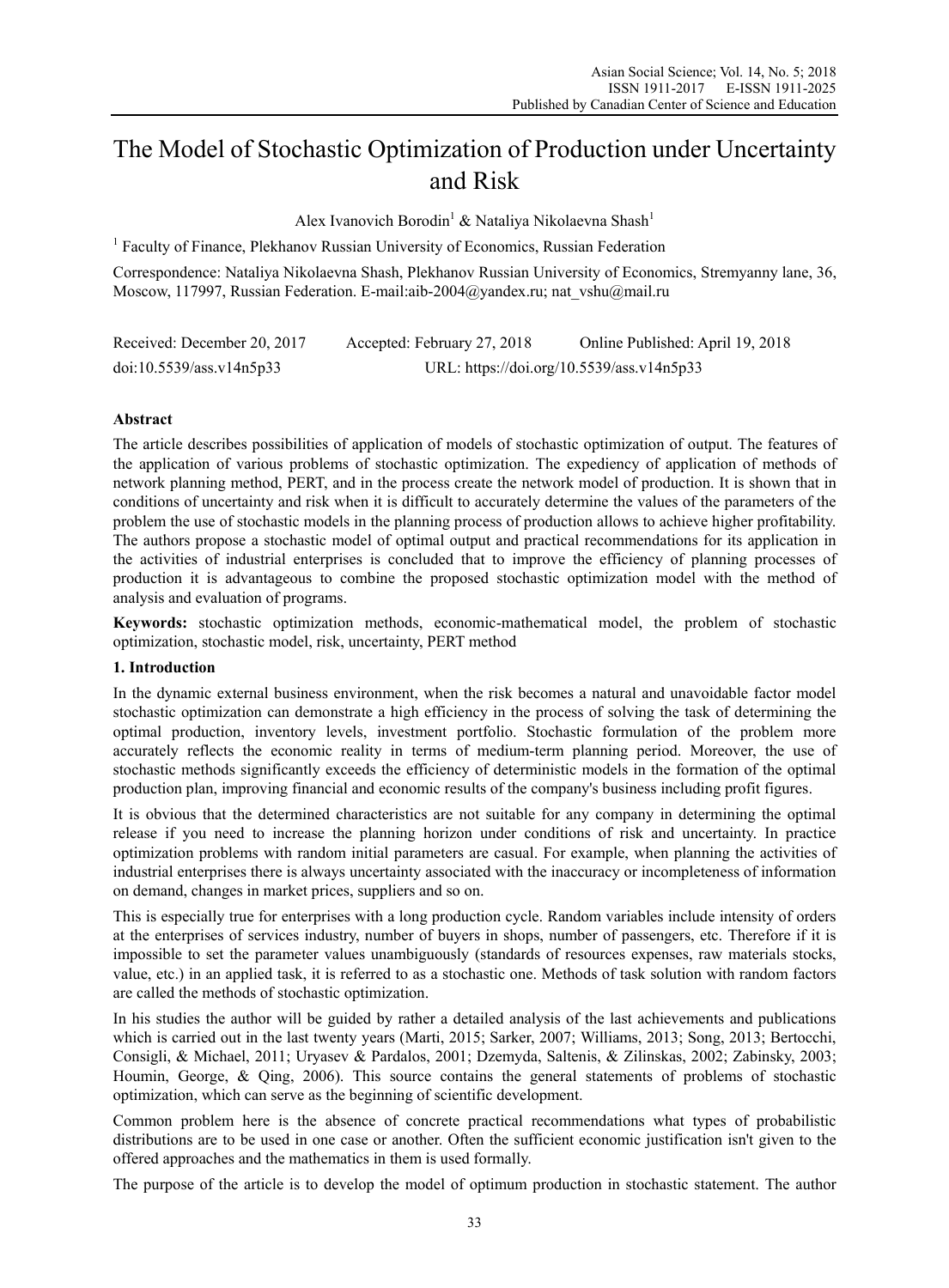plans to offer methods of the task realization, having analysed the model on sensitivity to the parameter changes of a production system.

#### **2. Method**

In mathematical methods of the operations research such direction as stochastic programming is defined. We will pay attention to methods and models of this direction.

Existence of statistical information allows to evaluate selective characteristics of socio-economic systems: empirical function of probabilities distribution, mathematical expectation, dispersion, etc. It is natural that such problems are solved in the conditions of uncertainty and risk. They can be divided into one-stage, two-stage and multi-stage ones (Ali, Khompatraporn, & Zabinsky, 2005).

One-stage problems of stochastic optimization are the ones where the decision is made once and doesn't change any more. Such approach is often implemented to optimally place the production capacities.

In two-stage tasks the initial decision can be modified at the second stage of management of the socio-economic system. For example, the enterprise has no unambiguous information on demand for the new production. Therefore at the first stage production batch allowing to estimate demand is issued. The finishing (second) stage on the basis of information from the first stage forms the modified optimum plan of release.

In two-stage tasks the initial decision can be modified at the second stage of management of social and economic system. For example, the enterprise has no unambiguous information on demand for the new production. Therefore at the first stage a sample quantity is issued allowing to estimate the demand. The finishing (second) stage forms the modified optimum plan of output on the basis of information from the first stage.

Multi-stage problems allow any number of the correction activities. This refers to problems of stockpile management in consecutive periods, optimization of investment projects, operational management of production, technological and other processes.

Problems of stochastic optimization are various in many aspects. For example, if violation of some restrictions leads to serious consequences, it is a task of so-called rigid statement. Restrictions can have probabilistic character. The researcher in stochastic programming might face numerous difficulties regarding the interpretation of probabilistic characteristics, the choice of the efficiency criterion, etc.

In the determined case the researcher isolates the optimum decision from a set of admissible decisions which comply with all restrictions of a task. By stochastic optimization it is possible to consider to be the admissible decision the one which does not comply in an insignificant measure with some of restrictions. Such statement complicates a problem and therefore the system of penalties for violation of restrictions is implemented.

### **3. Results**

Stochastic models may contain casual coefficients in criterion function and casual components in the system of task restrictions. We will consider the most widespread statements of problems of stochastic programming.

We will assume that coefficients of the criterion function Cj  $(j = 1, n)$  are random variables, i.e. Cj  $(\omega)$ . Other parameters of the model are considered to be determined.

We will discuss, whether such an approach will be reasonable. For this purpose we will consider a classical problem of optimum production.

Let the enterprise start producing *n* new items of the products  $P_1, P_2, \ldots, P_n$ . *M* resources  $S_1, S_2, \ldots, S_m$  are used for the production by which we will mean raw materials, materials, components, etc. Bi resources  $(i = 1, m)$  are stocked in the warehouse. Aij units the resource S*i* are spent for the production of P*j*. All the listed parameters are determined.

| <b>Resources</b>                | Resource consumption for a production unit |                     |                     | <b>Resource supplies</b> |                     |
|---------------------------------|--------------------------------------------|---------------------|---------------------|--------------------------|---------------------|
|                                 | $P_{1}$                                    | P <sub>2</sub>      | $\cdots$            | Pn                       |                     |
| $\mathcal{D}_1$                 | $a_{11}$                                   | $a_{12}$            | $\cdots$            | $a_{1n}$                 | $D_1$               |
| $S_2$                           | $a_{21}$                                   | $a_{22}$            | $\cdot \cdot \cdot$ | $a_{2n}$                 | b <sub>2</sub>      |
| $\cdots$                        | $\cdots$                                   | $\cdot \cdot \cdot$ | $\cdot \cdot \cdot$ | $\cdot \cdot \cdot$      | $\cdot \cdot \cdot$ |
| $\scriptstyle{\mathcal{S}_{m}}$ | $a_{m1}$                                   | $a_{m2}$            | $\cdots$            | $a_{mn}$                 | $b_m$               |
| Price of a production unit      | $c_1(\omega)$                              | $c_2(\omega)$       | $\cdots$            | $c_n(\omega)$            |                     |
| Quantity of the output          | Χ                                          | $x_2$               | $\cdot\cdot\cdot$   | $\Gamma$                 |                     |

Table 1. Problem of optimum production in stochastic statement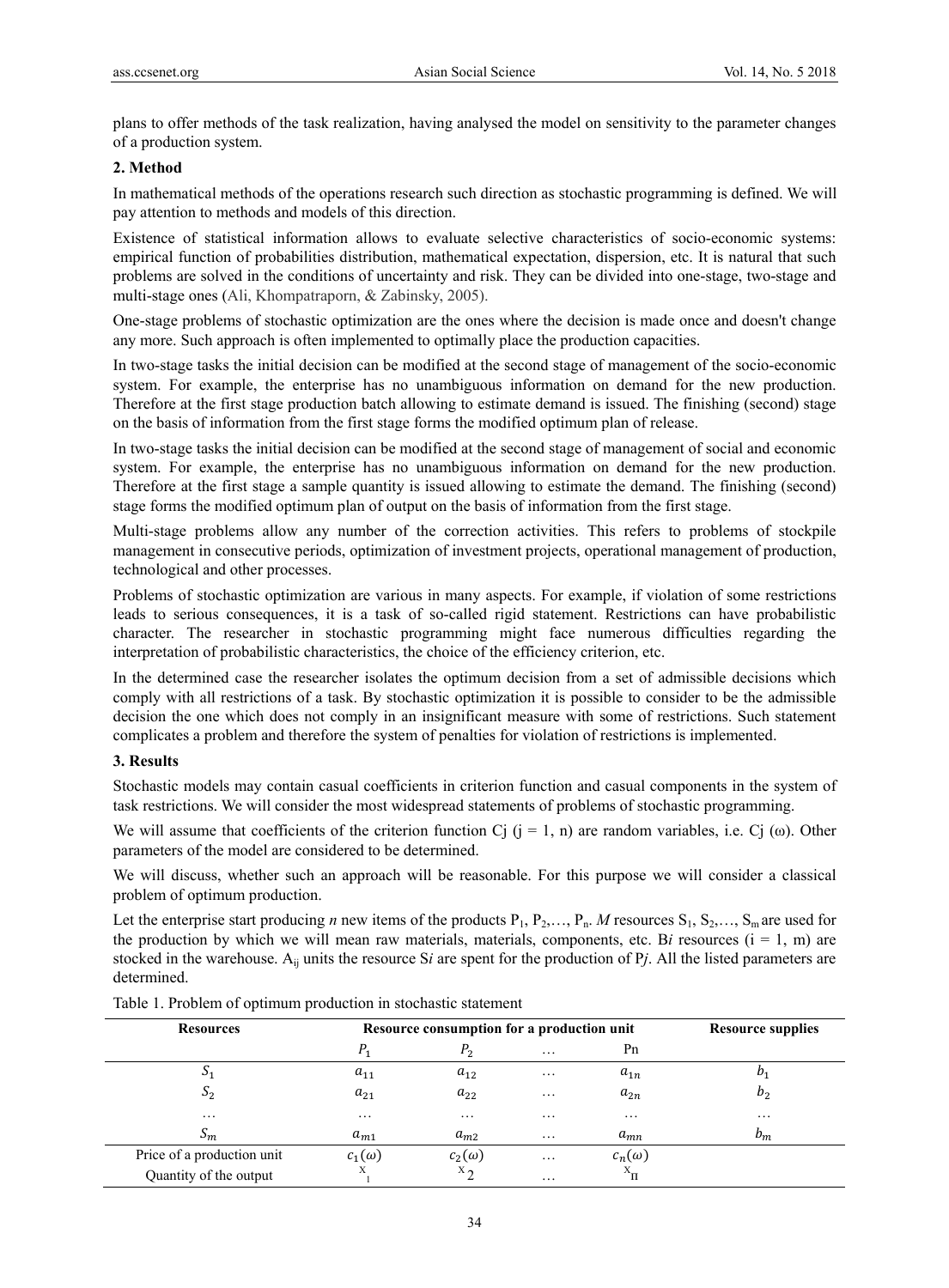Since products arrive to consumers for the first time, their market price is supposed to be random. We will designate these prices through Cj  $(\omega)$  (j = 1, n). The data referring to such a problem of linear programming is placed in Table 1.

Let  $Z(\omega)$  (mon. unit) be the sales revenue. The stochastic problem definition can be reduced to the determined case if we take the mathematical expectation from the criterion function. The mathematical model of a problem of linear programming composed according to table 1 will look as follows:

$$
M[Z(\omega)] = \sum_{j=1}^{n} M[C_j(\omega)] X_j \to \max,
$$
  

$$
\sum_{j=1}^{n} a_{ij} x_j \le b_j (i = 1, m),
$$

$$
x_j \geq 0 \ \ (j=1,n).
$$

Adequacy of model will considerably depend on the choice of probabilities distribution of random variables Cj (ω)  $(i = 1, n)$ . Since it is about prices for products, these are the continuous random variables possessing the values from the corresponding intervals.

The author suggests using the random variables which are evenly distributed on a segment  $\int \alpha$ *;*  $\beta$ *]*. According to the task the ends of the segment can be only positive numbers.

To determine such random variables, it is necessary to define the distribution segments. It can be done using statistical methods. Having let out a sample quantity of products P*j*, we will determine by selection the smallest α*j* and the largest β*j* prices. Having done the same thing with other goods, we will find out that random variables C*j* (ω) are distributed evenly on segments  $\left[\alpha j; \beta j\right]$  ( $j = 1, n$ ).

The mathematical expectation of the evenly distributed random variable *Cj* (ω) is calculated as [α*j*; β*j*]. Having defined  $Z'$ <sup> $def = M$ </sup> [ $Z$  ( $\omega$ )], we will come to such a criterion function:

$$
Z^{'} = \sum_{j=1}^{n} \frac{\alpha_j + \beta_j}{2} x_j \rightarrow max
$$

Such approach allows to apply methods of linear optimization in the determined form. Along with the initial task

$$
x_{j} \geq 0 \quad (j = 1, n),
$$
\n
$$
a_{11}x_{1} + a_{12}x_{2} + \dots + a_{1n}x_{n} \leq b_{1}
$$
\n
$$
a_{21}x_{1} + a_{22}x_{2} + \dots + a_{2n}x_{n} \leq b_{2}
$$
\n
$$
\dots
$$
\n
$$
a_{m1}x_{1} + a_{m2}x_{2} + \dots + a_{mn}x_{n} \leq b_{m}
$$
\n
$$
Z = c_{1}x_{1} + c_{2}x_{2} + \dots + c_{n}x_{n} \to max.
$$

we will consider a dual task

$$
y_{i} \geq 0 \quad (j = 1, n),
$$
  
\n
$$
a_{11}y_{1} + a_{12}xy_{2} + \dots + y_{m1}x_{m} \geq c_{1}
$$
  
\n
$$
a_{21}y_{1} + a_{22}y_{2} + \dots + a_{m2}y_{m} \geq c_{2}
$$
  
\n
$$
\dots
$$
  
\n
$$
a_{1n}y_{1} + a_{2n}y_{2} + \dots + a_{mn}y_{m} \geq c_{n}
$$
  
\n
$$
F = b_{1}y_{1} + b_{2}y_{2} + \dots + b_{m}y_{m} \rightarrow min.
$$

According to the first duality theorem if one of problems of a dual couple has the optimum solution, and other task has the optimum solution, and extreme values of criterion functions coincide:

$$
\sum_{j=1}^{n} c_j x_j^* = \sum_{i=1}^{m} b_i y_i^*
$$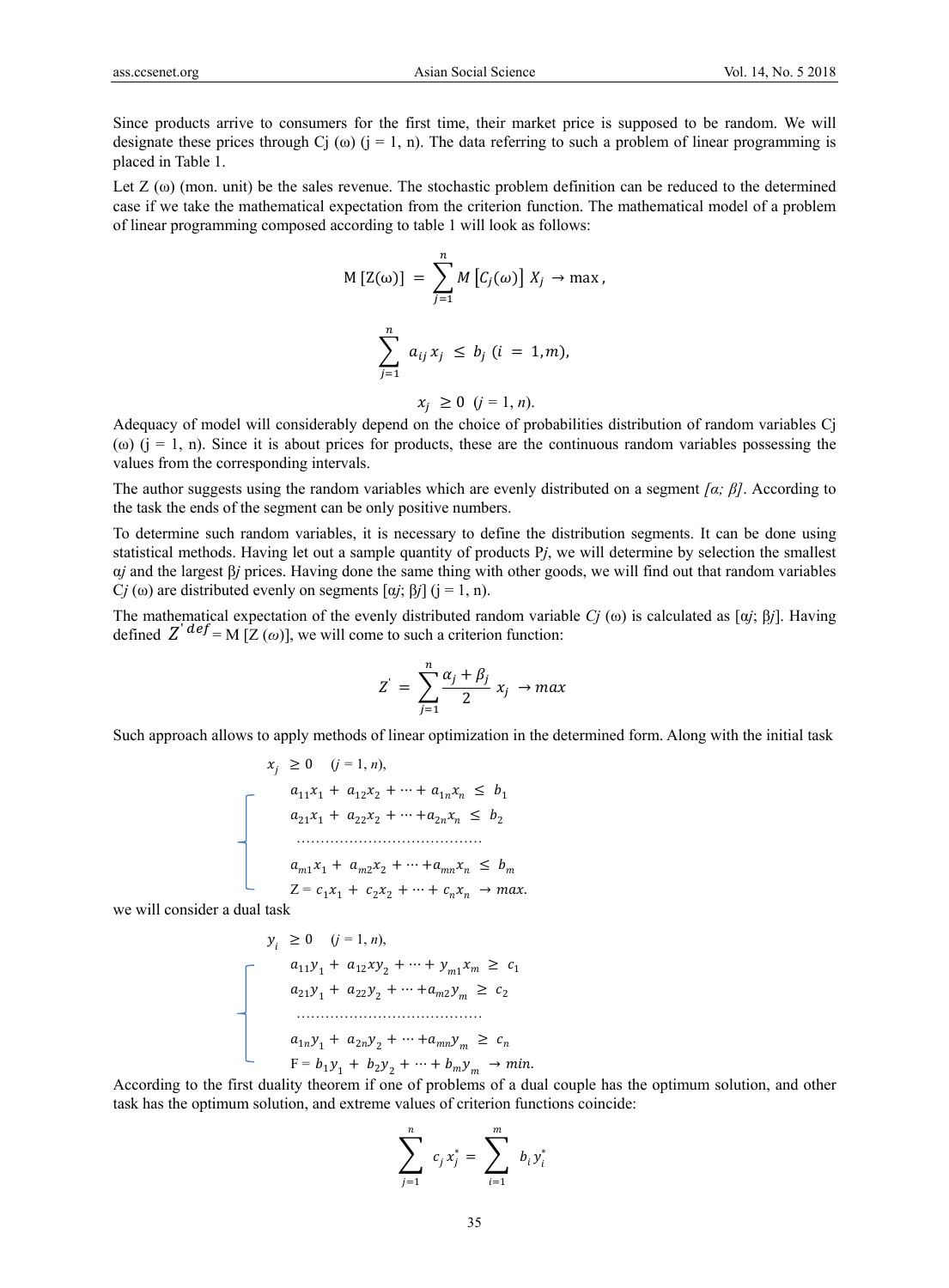If criterion function of one of tasks isn't limited, thearea of feasible solutions of other task is empty.

The formation of a dual task enables us to carry out the economic-mathematical analysis of the initial problem of linear optimization.

We will consider the initial problem of optimum production in a matrix-vector form:

$$
Z = \vec{C} \cdot \vec{X} \rightarrow max,
$$
  

$$
\vec{AX} \leq \vec{B}
$$
  

$$
\vec{X} \geq 0
$$

Here A is a matrix from coefficients at unknowns in the limitation system;  $B^{\dagger}$  is a vector of resources supplies;  $\vec{C}$  is a vector of the product prices;  $\vec{X}$  is the required plan of production which will maximize the revenue from realization of Z.

Let  $\vec{Y} = (y_1, y_2, \ldots, y_m)$  be the solution to the dual task which has to minimize costs of resources F. Having introduced the transposed matrix  $A<sup>T</sup>$ , we will write down the dual task in a matrix-vector form:

$$
F = \vec{B}^* \vec{Y} \to \min, \nA^T \vec{Y} \ge \vec{C}, \n\vec{Y} \ge 0
$$

According to the second duality theorem, if some variable  $x_j^*$  (j=1,n) of the optimal solution of the original problem is positive, then the j-th restriction of the dual problem of its optimal solution becomes strict equality. If the optimal solution of the original problem turns an i -th  $(i = 1, m)$  restriction in strict equality, the optimal solution of the dual problem variable  $y_i^*$  is bigger than 0.

Thus dual estimates are an indication of the scarcity of resources and products. Value  $y_i^*$  is called the dual assessment or shadow price of the i-th resource. If  $y_i^* > 0$ , then the resource is scarce and by the implementation of an optimal plan  $\vec{X}^*$  is completely consumed. I.e. the i-th constraint addressym the original problem in strict equality. Acquisition of an additional unit of this resource will result in an increase in revenue from the sale of the value of  $\bar{Z}$  by the value of  $y_i^*$ . The higher the value of the shadow price is, the more scarce the resources are. For a readily available resource  $y_i^* = 0$ .

Further analysis of solving linear optimization is based on a study of the sensitivity of the optimal plan to changes in the values of the parameters  $C_i, a_{i,j}$ , bi (i=1, m; j = 1, n). Therefore, such an analysis is briefly called sensitivity analysis.

Suppose that the initial vector of resource stocks has the form of  $\vec{B} = (b_1, b_2, \ldots, b_m)$ . Let us introduce the increment  $\Delta b_i$  and the result of such increments  $b_i + \Delta b_i$  (i = 1,m ). Denoting with  $\Delta \vec{B} = (\Delta b_1, \Delta b_2, \Delta b_m)$  the increment vector, we obtain a new vector of resource stocks  $\vec{B} + \Delta \vec{B}$ . Now substitute the  $\vec{B}$  vector in the original and dual problems with the  $\vec{B} + \Delta \vec{B}$ . Thus a symmetrical pair of dual multiparameter problems will be formed.

This article has already mentioned the first duality theorem. Its main assertion is that Zmax = Fmin or in another form  $\vec{C} \cdot \vec{X}^* = B \cdot \vec{Y}^*$ , where Y is a vector of unknown dual problem. We denote with  $\vec{X}^*$  the vector of the optimal solutions multiparameter problem. By duality we obtain that  $\vec{C} \cdot \vec{X}_{\Delta}^* = (\vec{B} + AB) \cdot Y^*$ .

Consider the increase of the objective function of the original problem:

 $\Delta \vec{Z}$ max =  $\vec{C} \cdot \vec{X}_{\Delta}^{*}$  -  $\vec{C} \cdot \vec{X}^{*}$  =  $(\vec{B} + AB) \cdot Y^{*}$  -  $B \cdot \vec{Y}^{*}$  = $\Delta \vec{B} \cdot \vec{Y}^{*}$ 

If we change only the i-th constraint, then  $(\Delta \vec{Z}$ max)i = $\Delta b_i y_i^*$ . From which we derive that:

$$
y_i^* = \frac{(\Delta \text{ Zmax})i}{\Delta b_i} \quad (i = 1, m).
$$

After passing the limit we have:

$$
y_i^* = \frac{\partial \max}{\partial b_i} \quad (i = 1, m).
$$

Therefore, the dual estimates are an indication of the impact of restrictions on the value of the objective function.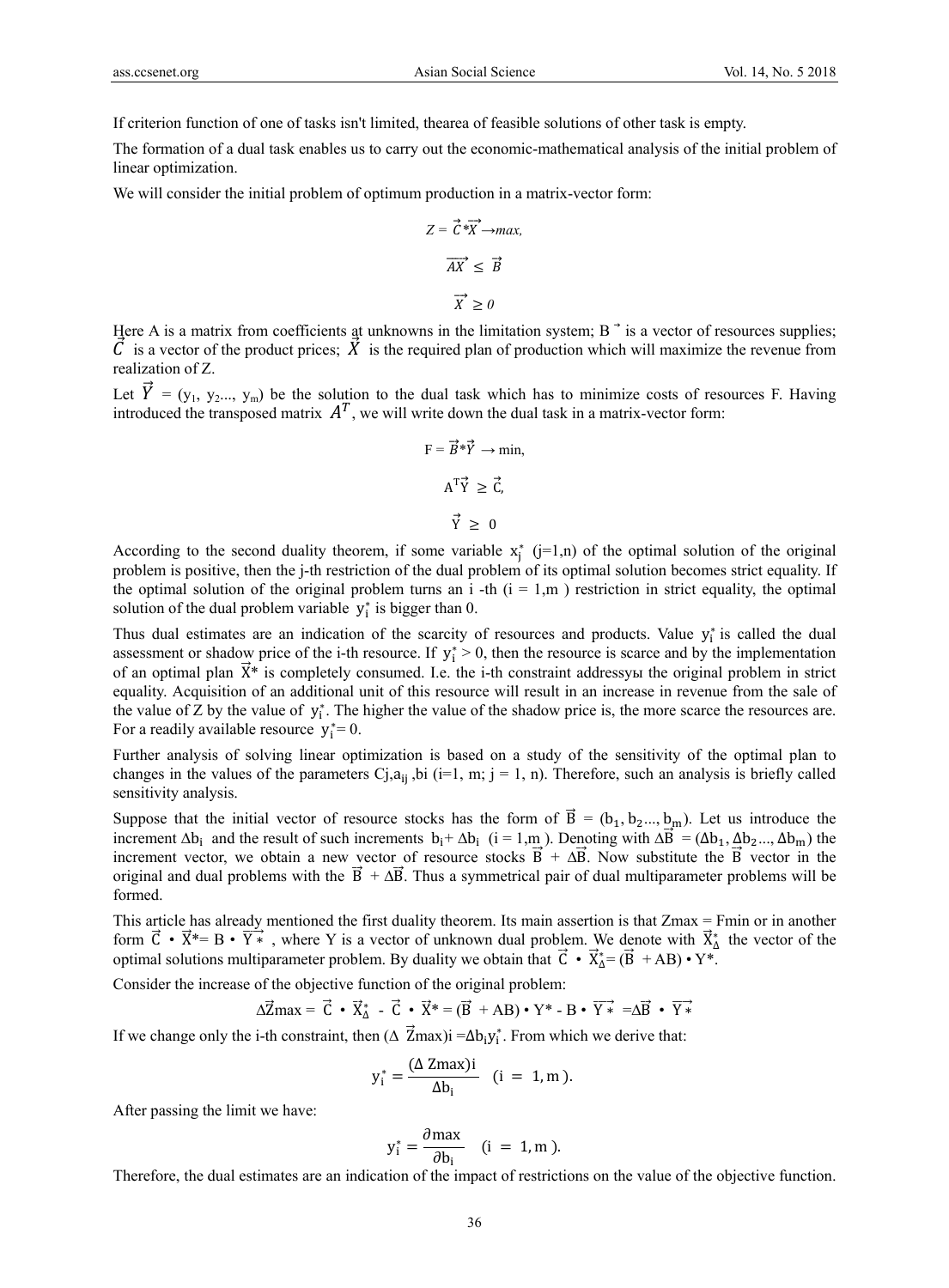Therefore, it is of practical interest to calculate the limits of the right-limits  $b_i$  ( the lower and upper boundaries of resource stocks), in which the optimal plan  $\vec{X}^*$  remains the same.

We fix the basic unknowns included in the optimal plan. Assume that the data have numerical values  $x_1^*, x_2^*, \ldots, x_m^*$ . The basic unknown correspond to m vector-columns of coefficients in the matrix, which is obtained from the matrix A by adding the balance column in the formation of the canonical form of linear programming problem. Let us compose a matrix out of these column vectors

$$
W = \begin{bmatrix} w_{11} + w_{12} + \dots + w_{1m} \\ w_{21} + w_{22} + \dots + w_{2m} \\ \dots \\ \dots \\ w_{m1} + w_{m2} + \dots + w_{mm} \end{bmatrix}
$$

And now let us calculate the inverse matrix

$$
W^{-1} = \begin{bmatrix} d_{11} + d_{12} + \dots + d_{1m} \\ d_{21} + d_{22} + \dots + d_{2m} \\ \dots \\ d_{m1} + d_{m2} + \dots + d_{mm} \end{bmatrix}
$$

Dual estimates are used for economic analysis solutions, provided that the resources are changed only within certain limits. The intervals of resource sustainability is given by the following formulas:

$$
[b_i\text{-}\Delta b_i^- \; ; \; b_i + \Delta b_i^+ \; \; ] \quad (i \; = \; 1,m \; )
$$

where the lower reduction limit  $\Delta b_i^-$  and the upper reduction limit  $\Delta b_i^+$  are calculated the following way:

$$
\Delta b_{i}^{-} = \min_{dji>0} \frac{x_{j}^{*}}{dji}
$$

$$
\Delta b_{i}^{+} = \min_{dji<0} \frac{x_{j}^{*}}{dji}
$$

It is important to note that if the i-th column of the matrix  $W^{-1}$  does not contain negative numbers, and there are only positive and equal to zero numbers, then  $\Delta b_i^+$  will be taken for +∞.

Dual estimates are an indication of the feasibility of production of new products. Suppose we have the opportunity to start producing  $P_{n+1}$ . Resource consumption rates for the production of one unit are respectively  $a_{1,n+1}$ ;  $a_{2,n+1}$ ;...,  $a_{m,n+1}$ . The price per unit is  $c_{n+1}$ . The expediency of production is determined by the sign of the index:

$$
\Delta_{n+1} \!\!=\ c_{n+1} - \sum_{i=1}^m a_{i,n+1} \bullet y_i^*
$$

If  $\Delta_{n+1} > 0$ , then the production is profitable,  $\Delta_{n+1} = 0$  – we break even,  $\Delta_{n+1} < 0$  - unprofitable.

Dual estimates are also used as a tool for comparing the conventional costs and benefits. If you change the amount of resources within the sustainability impact of the i-th individual resource by the amount of income from sales is defined as  $(\Delta \text{Zmax})i = \Delta b_i y_i^*$ . If  $(\Delta \text{Zmax})i > 0$ , the income will increase by  $(\Delta \text{Zmax})i$  per unit of account, otherwise it will decrease. The cumulative effect of changes in the number of resources is calculated as follows:

$$
\Delta Zmax = \Delta \vec{B} \cdot \overrightarrow{Y*} = \sum\nolimits_{i=1}^{m} (\Delta Zmax)i
$$

Consider the possibility of additional purchase of the i-th resource in volume  $\Delta b_i^+$  at the price of p<sub>i</sub> per resource unit. The acquisition costs totaled at  $\Delta b_i^+ \bullet p_i$ . The increment of income will be  $\Delta b_i^+ \bullet y_i^*$ . If the increment of income exceeds the cost of the acquisition, i.e.

$$
\Delta b_i^+ \bullet y_i^* \bullet \Delta b_i^+ \bullet p_i > 0,
$$

then it is advisable to purchase. Otherwise it is not.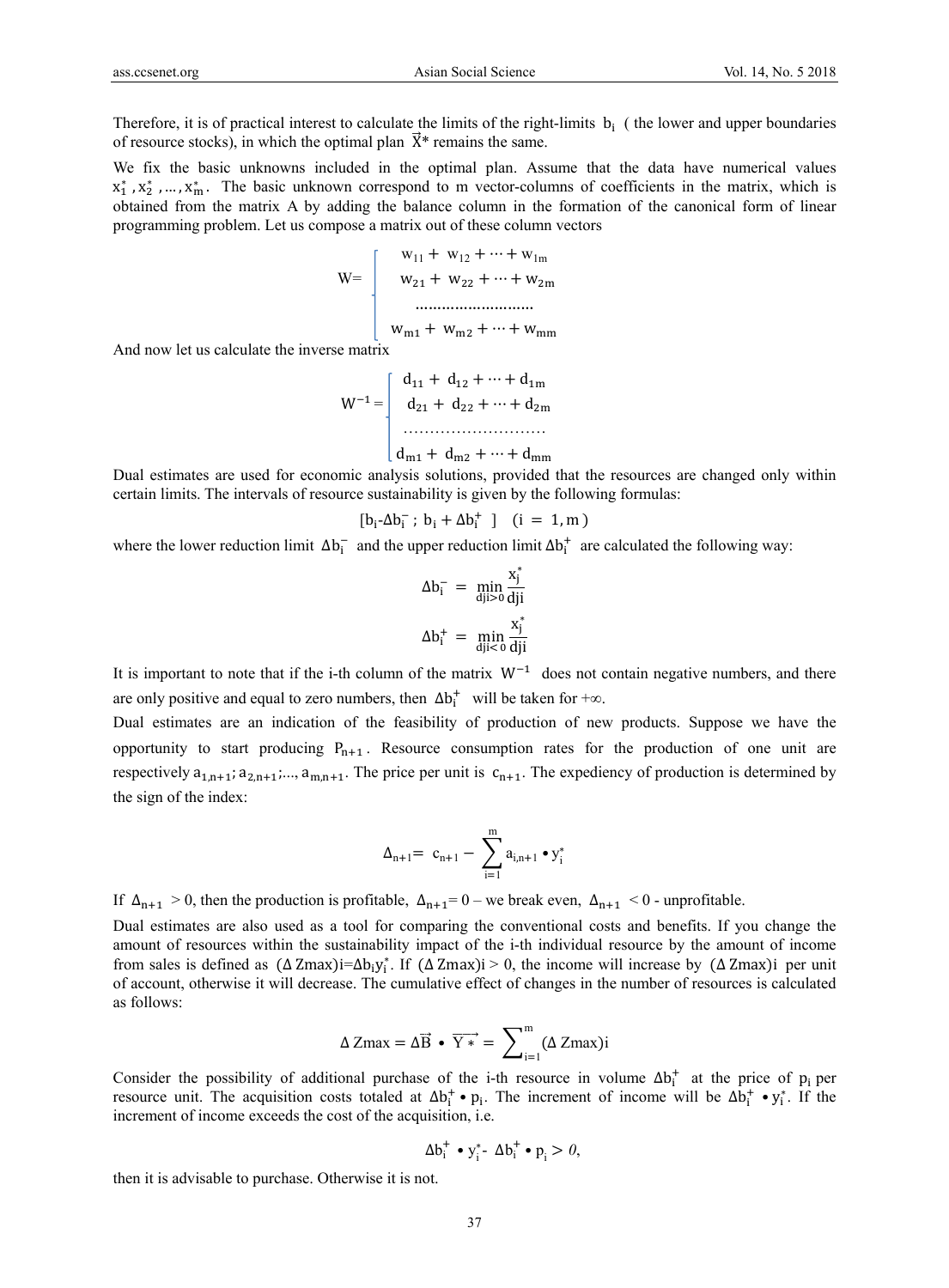Stability interval unit price of products is called the i-th interval  $[C_i^{min}; C_i^{max}]$  with the following properties. If the price of Ci  $\epsilon$  [C<sub>i</sub><sup>nin</sup>; C<sub>i</sub><sup>max</sup>], and the prices for other types of production are fixed, the optimal production plan  $\vec{X}^*$  remains unchanged.

In order to determine the stability intervals we need to recall the geometric interpretation of linear programming problems. Supporting plans - this corner points formed by the intersection of the hyperplanes system limitations. In finding the extreme value of the objective function hyperplane-isoobjective with the normality vector  $\vec{C}$  =  $(c_1, c_2, \ldots, c_m)$  moves to the optimal plan  $\overrightarrow{X}$  etc.

### **4. Discussion**

The organization of a modern and high-tech industry requires a large number of calendar linking of interrelated activities. The compilation and analysis of the schedules is a complex task in dealing with which the method of network planning. These methods make it possible to determine the following. First, what works or operations of the many that make up the project are critical of their effect on the overall duration of the project calendar. Second, how to build the best possible schedule of all activities of the project to support the target date at minimal cost.

Under the network model of organization of production we mean the economic-mathematical model that reflects the full range of activities and events related to the project. We describe a method of analysis and evaluation of programs PERT (Program Evaluation and Review Technique). It was proposed for practical purposes in 1958.

The method of analysis and evaluation of programs differs from the deterministic methods that are calculated for each transaction of its probabilistic characteristics. It is used to control the timing of the project. The PERT method is focused on the analysis of such projects, for which the duration of the implementation of all or some of the work is not possible to determine accurately. First of all, it is about the design and implementation of new productions. In such projects, many of the works are unique. As a result, there is uncertainty in the timing of the project as a whole.

The PERT method assumes that the execution time of each operation is a random variable. It is necessary to define the following three estimates: a - optimistic time (performance under the most favorable conditions); m the most likely time (execution time of normal operation); b - pessimistic time (performance in adverse conditions).

Numerous studies (Catoni and Picard, 2004; Spall, 2004; Cao, 2007; Shukla and Mishra, 2014; Marti, 2015; Williams, 2013; Song, 2013; Bertocchi, Consigli and Michael, 2011) showed that the execution of the work is well described by a beta probability distribution. The expectation (average) time performance can be estimated from the formula:

$$
M_t \approx \frac{a + 4_m + b}{6}
$$

The estimated variance equals:

$$
D_t \approx \frac{b-a}{6}
$$

And given the fact that  $b \ge a$ , we obtain an estimate for the standard deviation of the time of the operation:

$$
\sigma_t \approx \frac{b-a}{6}
$$

Suppose T is the time the project. If the project requires works to be done, the timing performance of which one can only assume that the time T is a random variable. The expectation of the time of the project M [T] is the sum of the expected values of working time Mt, lying on the critical path. A similar assumption is made with respect to the dispersion and D [T].

To determine the critical path of the project critical path method is used. At this stage, the analysis of project execution time work is assumed to be the expected time t. E. Mt.

It is expected that the project time T is the sum of a sufficiently large number of independent, identically distributed random t-variables. Under these conditions, the central limit theorem of probability theory. This means that the random variable T has asymptotically normal probability distribution with time parameters M [T] and  $\sigma[T] = \sqrt{D[T]}$ .

We can set a specific deadline for the project  $T_0$ . Then the probability that the project time T does not exceed a